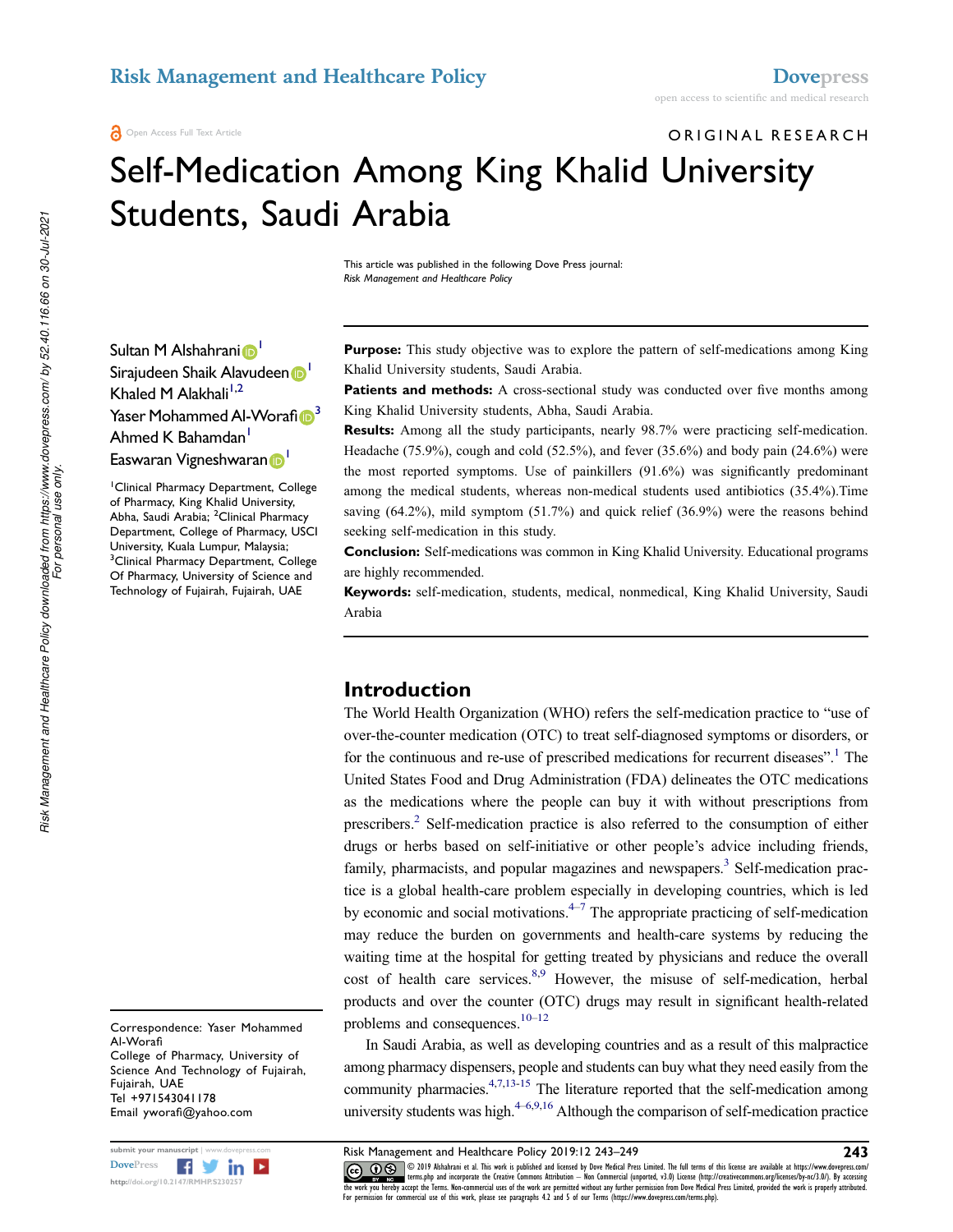among medical versus non-medical university students was conducted in some other Arabic countries like Jordan and Egypt, there is no similar study -to our knowledge- has been conducted in Saudi Arabia.<sup>9,17</sup> Besides, there is a lack of data about the self-medication in King Khalid University students. Therefore, the main aim of this study was to explore the pattern of self-medication among King Khalid University students, Saudi Arabia.

# Materials And Methods Study Design

This is a cross-sectional survey-based study that was conducted over five months between October 2018 and February 2019 among King Khalid University students, Abha, Saudi Arabia.

### Sample Size And Sampling Technique

This study was conductedat King Khalid University in Abha city. From a previous study conducted on Saudi university students, the prevalence of self-medication among university students was found to be 86.9%.<sup>4</sup> The total number of students enrolled at King Khalid University is about 60,000 students (59,495). The  $\alpha$ -level was set at 5% and the confidence interval was set at 95% with 5% precision. Based on that assumption, the number of subjects was 502students including male and female students from medical and nonmedical colleges. The total number of returned surveys was 528 out of 600 surveys distributed with a response rate  $\sim$  88%.

#### Study Instrument And Data Collection

A self-administered questionnaire was adapted from the literature.<sup>4,5,16</sup> Three lecturers from the clinical pharmacy department revised the survey for validation of the contents. Survey reliability was done by a pilot study by administering the survey to 10 faculties and 20 students and repeating these studies one week later. Cronbach's alpha coefficient was 0.73 which indicated that the survey could be used in this study. The validated survey was translated into the Arabic language from an independent agency. The participants were approached by pharmacy students (data collectors), and the purpose of the study was clarified, and the procedures of filling the survey were explained. The participation of the participants in the research was voluntary. Then, the participants were asked to read and sign the written consent form. Sufficient time was given to the participants to complete the survey forms. Sufficient time was given to the participants to complete the survey forms.

### Ethical Considerations

Ethical approval was granted from the Ethical Regional Committee in Aseer Region and the College of Medicine at King Khalid University (REC#2018-03-65), and all participants were asked for their consent to participate in the study before being given the survey. The responses were anonymous and confidential, and the participants were informed that before start answering the questionnaire.

### Statistical Analysis

The data received from the completed forms were entered into the Excel sheet and exported to statistical package for social sciences (SPSS), version 22.0 for Windows for statistical analysis. Both descriptive and inferential statistics were used for data analysis. The comparison between medical and nonmedical students was performed by using independent Student's *t*-test for continuous variables and  $2$  test for categorical data. P value was considered significant if< 0.05.

#### **Results**

Participant characteristics are listed in Table 1.

The findings of this study show that there was a significant difference between medical and other students in terms of self-medication practice. The majority of nonmedical students considered the self-medication is safe and does not prefer to read the leaflet before using it. Moreover, we observe nearly as twice as the medical students, the non-medical students prefer to obtain antibiotics as self-medication (Table 2).

Self-medication was reported by 98.7% of students. We observed a significant difference in the pattern of self-medication among these two groups of students (Table 3). The most commonly used drug classes as selfmedication by all students in the past 6 months were pain killers (81.4%), cold and flu preparations (29.4), antibiotics (28.2%), eye/nasal drops (26.7%), cough syrups (25.8%) and antipyretics (20.8%). Use of some of the drug classes were significantly higher among medical students such as painkillers  $(91.6\% \text{vs} 70.5\% , p=0.000)$  and antihistamines (17.2 vs  $9.8\%$ , p= 0.014), whereas, the use of antibiotics  $(35.4 \text{ vs } 21.5\%, \text{ p=0.000}),$  antipyretics (25.6 vs 16.4%, p=0.010) and appetizers (4.3 vs 0.7%, p=0.008) were higher with non-medical students.

Headache (75.9%), cold (52.5.3%), fever (35.6%), body pain (24.6%) and tooth pain (22%) were answered by the participants. (Table 3).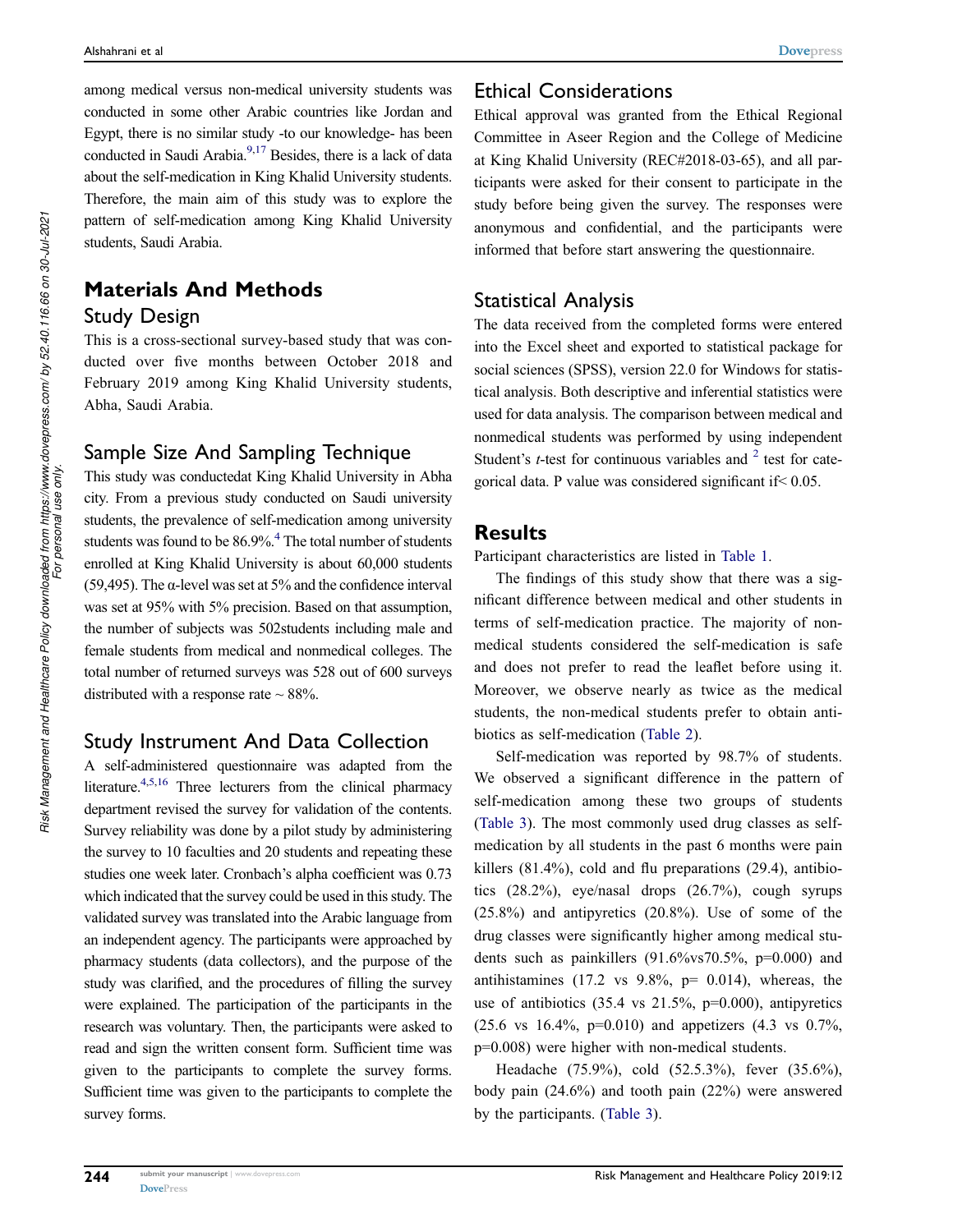#### Table 1 Sociodemographic Profile Of The Participants

| <b>Variables</b>                      | Total (528), N (%)                                             | Medical (274), N (%) | Non-Medical (254), N (%) | P value  |  |  |
|---------------------------------------|----------------------------------------------------------------|----------------------|--------------------------|----------|--|--|
| Gender <sup>†</sup>                   |                                                                |                      |                          |          |  |  |
| Male                                  | 237 (44.9)                                                     | 104(38)              | 133(52.4)                | $0.001*$ |  |  |
| Female                                | 291 (55.1)                                                     | 170(62)              | 121(47.6)                |          |  |  |
| Age in years <sup>¶</sup>             | $22.4 \pm 4.3$                                                 | $22.35 \pm 2.46$     | 22.48±5.67               | 0.722    |  |  |
| Area of living <sup>†</sup>           |                                                                |                      |                          |          |  |  |
| Urban                                 | 415 (78.6)                                                     | 228 (83.2)           | 187 (73.6)               | $0.008*$ |  |  |
| Rural                                 | 113(21.4)                                                      | 46 (16.8)            | 67(26.4)                 |          |  |  |
| Level of study <sup>†</sup>           |                                                                |                      |                          |          |  |  |
| First Year                            | 41 $(7.8)$                                                     | 18(6.6)              | 23(9.1)                  | 0.12     |  |  |
| Second Year                           | 70 (13.3)                                                      | 30 (10.9)            | 40 (15.7)                |          |  |  |
| Third Year                            | 84 (15.9)                                                      | 46 (16.8)            | 38(15)                   |          |  |  |
| Fourth Year                           | 151(28.6)                                                      | 72 (26.3)            | 79 (31.1)                |          |  |  |
| Fifth Year                            | 120(22.7)                                                      | 71 (25.9)            | 49(19.3)                 |          |  |  |
| Intern Year                           | 62 $(11.7)$                                                    | 37 (13.5)            | 25(9.8)                  |          |  |  |
| Nearness to the hospital <sup>†</sup> |                                                                |                      |                          |          |  |  |
| $5-25$ min                            | 405 (76.7)                                                     | 208 (75.9)           | 197 (77.6)               | 0.502    |  |  |
| 25-60 min                             | 96 (18.2)                                                      | 54 (19.7)            | 42 (16.5)                |          |  |  |
| >60 min                               | 27(5.1)                                                        | 12(4.4)              | 15(5.9)                  |          |  |  |
| Medical history <sup>†</sup>          |                                                                |                      |                          |          |  |  |
| Positive                              | 44 (8.3)                                                       | 22(8)                | 22(8.7)                  | 0.875    |  |  |
| Negative                              | 484 (91.7)                                                     | 252 (92)             | 232 (91.3)               |          |  |  |
|                                       | History of self-medication practice (period of six months) $†$ |                      |                          |          |  |  |
| Never                                 | 6(1.3)                                                         | 2(0.7)               | 4(1)                     | $0.000*$ |  |  |
| Once                                  | 214(40.5)                                                      | 112 (40.9)           | 102 (40.2)               |          |  |  |
| Twice                                 | 131(24.8)                                                      | 73 (26.6)            | 58 (22.8)                |          |  |  |
| 3 times                               | 79 (15)                                                        | 38 (13.9)            | 41(16.1)                 |          |  |  |
| 4 times                               | 31(5.9)                                                        | 11(4)                | 20(7.9)                  |          |  |  |
| 5 times                               | 6(1.1)                                                         | 4(1.5)               | 2(0.8)                   |          |  |  |
| $> 5$ Times                           | 65 (12.3)                                                      | 35 (12.8)            | 30(11.8)                 |          |  |  |

<code>Notes:</code> \*P value <0.05, statistically significant,  $^\dagger \chi^2$  test,  $^\textsf{fl}$ independent Student's  $\texttt{t-test}$ 

Table 4 lists out the sources of information about selfmedication. The primary source of information for taking self-medication among all the students was personal knowledge (51%), relatives (30%), pharmacists (26%) followed by friends (20%)

Table 5 represents the factors that influenced the study participants toward self-medication. A major portion of the students (64.2%) considered self-medication as time saving. Another 51.7% of students go for self-medication if they think the condition is not worth seeing doctors. Other reasons such as quick relief (36.9%), cost of treatment (26.7%) and previous experience also play important reasons that drive the students towards self-medication.

### **Discussion**

98.7% were practicing self-medication in this study, which is higher than a study conducted by Saeed MS, et al 2014 reported that 86.6% of male students at Qassim University, Saudi Arabia practiced self medications.<sup>4</sup> The findings of our study is similar to the studies conducted in Jordan<sup>17</sup> and Bangladesh.<sup>18</sup> Anyhow, this result is much higher than other studies conducted in various developing countries such as 43.2% in Ethiopia,<sup>19</sup> 51% in Slovenia,<sup>20</sup> 55.3% in Pakistan,<sup>21</sup> 55% in Egypt,<sup>22</sup> 56.9% in Nigeria.<sup>23</sup>

Prevalence of self-medication could be different from one study to another and could be affected by many factors such as study design, age of participants,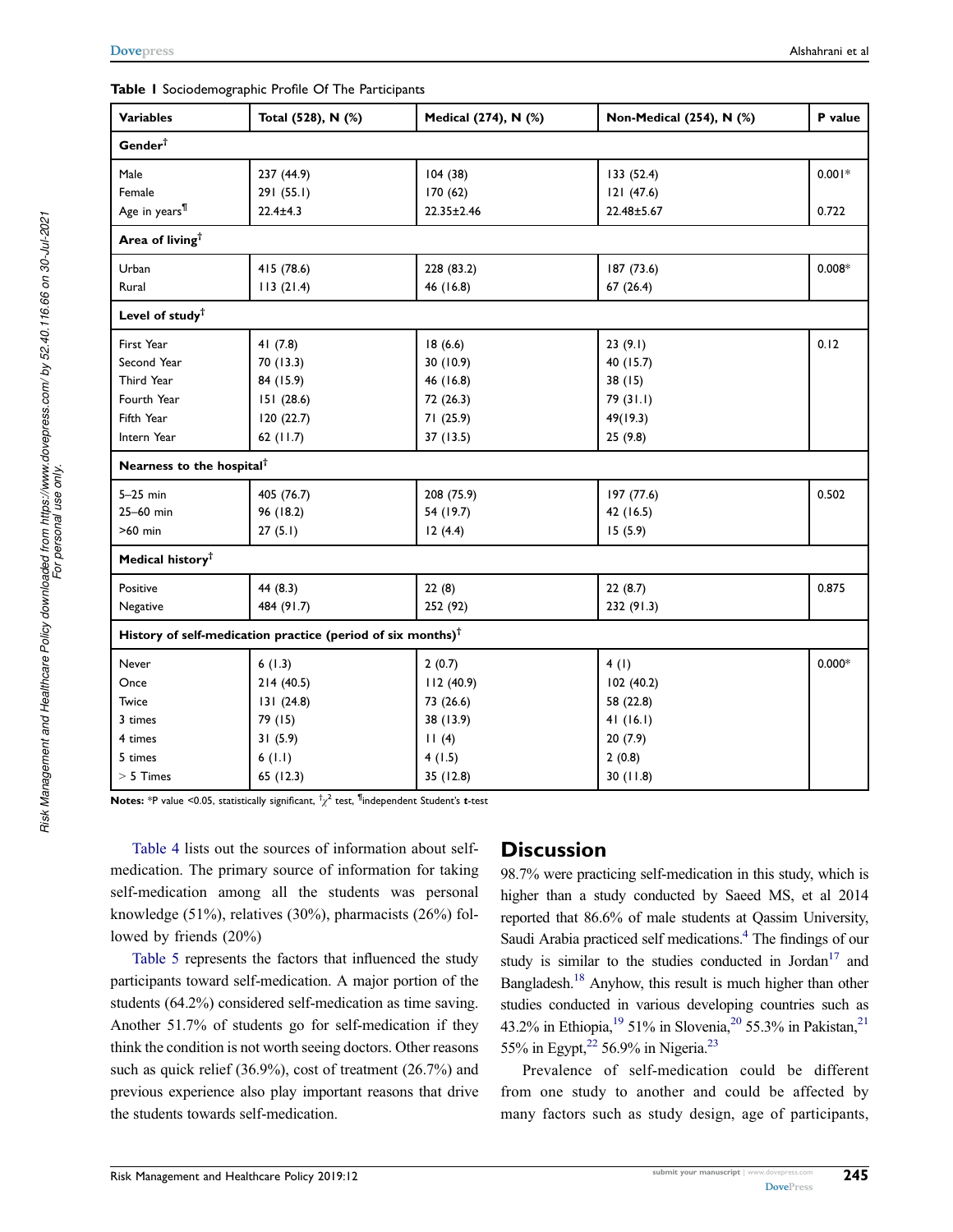| <b>Questions</b>                                        |                  | <b>Total Response</b><br>$(528)$ , N $(\%)$ | <b>Medical Students'</b><br><b>Response</b><br>$(274)$ , N $(\%)$ | <b>Non-Medical</b><br><b>Students' Response</b><br>$(254)$ , N $(\%)$ | <b>P</b> value <sup><math>\dagger</math></sup> |
|---------------------------------------------------------|------------------|---------------------------------------------|-------------------------------------------------------------------|-----------------------------------------------------------------------|------------------------------------------------|
| Do you know the medicines you consumed need             | Yes              | 270(51.1)                                   | 108(39.4)                                                         | 162(63.8)                                                             | $0.000*$                                       |
| prescription or not?                                    | <b>No</b>        | 258(48.9)                                   | 112(40.9)                                                         | 146(57.5)                                                             |                                                |
| Do you know the potential adverse drug reactions of the | Yes              | 340(64.4)                                   | 199(72.6)                                                         | 141(55.5)                                                             | $0.000*$                                       |
| drug by which you self-medicated?                       | No.              | 188(35.6)                                   | 75(27.4)                                                          | 113(44.5)                                                             |                                                |
| Do you think self-medication is safe                    | Yes<br><b>No</b> | 160(30.3)<br>368(69.7)                      | 68(24.8)<br>206(75.2)                                             | 92(36.2)<br>162(63.8)                                                 | $0.005*$                                       |
| When you treat yourself with a medication, do you       | Yes              | 377(71.4)                                   | 203(74.1)                                                         | 174(68.5)                                                             | 0.177                                          |
| read the leaflet of the medication before using it?     | No               | 151(28.6)                                   | 71(25.9)                                                          | 80(31.5)                                                              |                                                |
| Did you prefer antibiotic obtained as self-medication?  | Yes<br>No        | 158(29.9)<br>370(69.5)                      | 56(20.4)<br>217(79.2)                                             | 102(40.2)<br>150(59.1)                                                | $0.000*$                                       |

**Notes:** \*P value <0.05, statistically significant,  $^{\dagger}\chi^{2}$  test

People in Saudi Arabia can buy OTC medications as well as prescribed medications as a result of that pharmacies not adhere to the pharmacy law in Saudi Arabia.<sup>24</sup> This is common practice in many Arabic countries as well as developing countries,  $7,14,15,25$  and this could affect the high prevalence of self-medication in this study. The findings of this study shows that medical students practiced self-medication more than non-medical students and this is partially explained by some of the variables such as the medical knowledge and exposure of the students, area of residence, availability of hospital facilities in their vicinity and their surroundings. Nearly 40% of the medical students and 64% of non-medical students did not know that if the medicines self-prescribed by them need prescription or not. Regarding the side effects, nearly 35% of the students did not know the potential side effects of the selfprescribed medicines. This study shows that the participants' knowledge toward self-medications was poor and on the other hand their attitude was positive and this is similar to the previous study in the central Saudi Arabia.<sup>13</sup>

The students participated in this study frequently used various classes of drugs to treat different illnesses (Table 3) and the study discipline had an influence on the practice of self-medication.

This study shows that there was a significant between medical students and others in terms of medications used. Medical students used painkillers, topical agents, herbs, nutritional supplements and antihistamines drugs more than non-medical student did. Possibly, the medical or pharmaceutical knowledge gained in college might have given them the confidence to make decisions of self-medication<sup>26</sup> & type of medications used. Additionally, easy accessibility or availability of drugs and consultants and their colleagues' advice may also be the influencing factors. Previous knowledge & experience, pharmacists, physicians, friends & relatives recommendations were reported as the sources of selfmedications in this study and this is similar to what reported in the literature.<sup>27–31</sup>

The most common justification among the study population to indulge in self-medication was 'time saving' and 'conditions not worth seeing doctor'. This finding was harmonious with previous literature reported from Madinah, Saudi Arabia.<sup>32</sup> Considering the health problem as a "mild illness" is an another commonly found justification(35.2%) for self medication among our study participants, which is inline with a study (34.2%) conducted by Abbas et al.<sup>33</sup> Contrarily, nearly two-third of students (69.7%) registered their attitude that self-medication practice is not safe. This was a precious finding as previous studies conducted among the same population reported that most of the students of Jazan University (52.6%) and Taibah University (87%) appeared totally against the practice.32,34

Moreover, students' academic stress may be considered as one of the driving force of students towards selfmedication. Even though the present study's objective is not of that context, $35$  their academic responsibilities can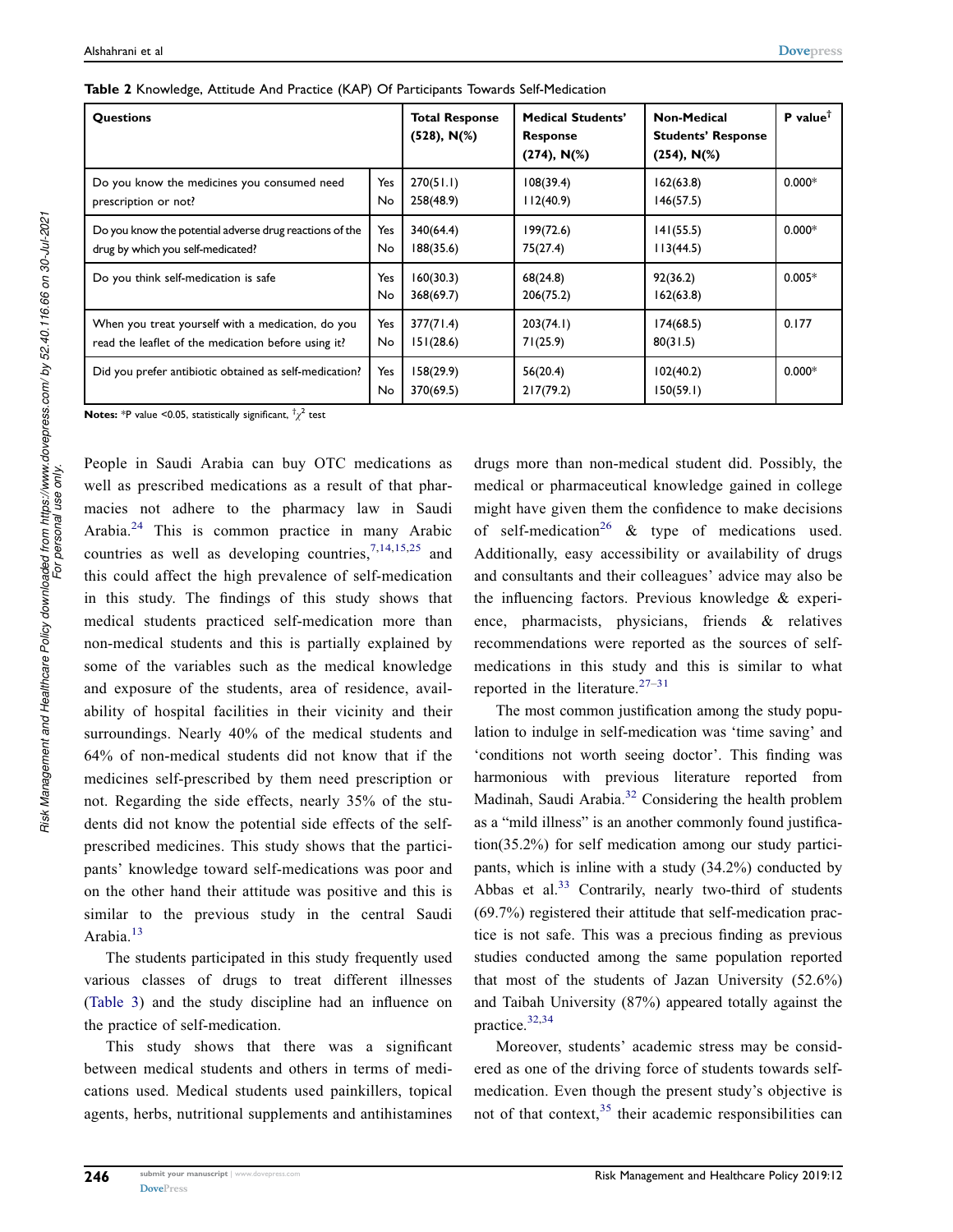#### Table 3 Self-Medication Pattern Of Participants

| <b>Factor</b>                                                                                                            | <b>Total Response</b> | <b>Medical Students'</b> | Non-medical Students' | P value  |  |  |
|--------------------------------------------------------------------------------------------------------------------------|-----------------------|--------------------------|-----------------------|----------|--|--|
|                                                                                                                          | $(528)$ , N $(%)$     | Response (274), N (%)    | Response (254), N (%) |          |  |  |
| Which of the following drugs have you taken without prescription for the last 6 months? $\ddagger$                       |                       |                          |                       |          |  |  |
| Pain killers                                                                                                             | 430(81.4)             | 251(91.6)                | 179(70.5)             | $0.000*$ |  |  |
| Antibiotics                                                                                                              | 149(28.2)             | 59(21.5)                 | 90(35.4)              | $0.000*$ |  |  |
| Drugs for fever (antipyretics)                                                                                           | 110(20.8)             | 45(16.4)                 | 65(25.6)              | $0.010*$ |  |  |
| Antihistamines(anti-allergy)                                                                                             | 72(13.6)              | 47(17.2)                 | 25(9.8)               | $0.014*$ |  |  |
| Cough syrups                                                                                                             | 136(25.8)             | 71(25.9)                 | 65(25.6)              | 0.933    |  |  |
| Cold and flu preparations                                                                                                | 155(29.4)             | 84(30.7)                 | 71(28)                | 0.495    |  |  |
| Anti-ulcer/acidity drugs                                                                                                 | 62(11.7)              | 28(10.2)                 | 34(13.4)              | 0.259    |  |  |
| Drugs for constipation                                                                                                   | 42(8)                 | 18(6.6)                  | 24(9.4)               | 0.222    |  |  |
| Drugs for diarrhea                                                                                                       | 26(4.9)               | 13(4.8)                  | 11(4.3)               | 0.820    |  |  |
| Oral contraceptives                                                                                                      | 13(2.5)               | 6(2.2)                   | 7(2.8)                | 0.675    |  |  |
| Anti-emetics                                                                                                             | 17(3.2)               | 9(3.3)                   | 8(3.1)                | 0.930    |  |  |
| Appetizers                                                                                                               | 13(2.5)               | 2(0.7)                   | 11(4.3)               | $0.008*$ |  |  |
| Nasal/Ear/Eye drops                                                                                                      | 141(26.7)             | 75(27.4)                 | 66(26)                | 0.719    |  |  |
| Topical agents(skin treatment agents)                                                                                    | 68(12.9)              | 44(16.1)                 | 24(9.5)               | 0.27     |  |  |
| Nutritional/energy supplements/vitamins                                                                                  | 97(18.4)              | 51(18.6)                 | 46(18.1)              | 0.911    |  |  |
| Herbs                                                                                                                    | 73(13.8)              | 40(14.6)                 | 33(13)                | 0.616    |  |  |
| For which of the following indications have you taken medications without prescription for the last 6 months? $\ddagger$ |                       |                          |                       |          |  |  |
| I do not take self medication                                                                                            | 6(1.3)                | 2(0.7)                   | 4(1.6)                | 0.360    |  |  |
| Head ache                                                                                                                | 401(75.9)             | 202(73.7)                | 199(78.3)             | 0.214    |  |  |
| Cough & common cold                                                                                                      | 277(52.5)             | 136(49.6)                | 141(55.5)             | 0.177    |  |  |
| Fever                                                                                                                    | 193(35.6)             | 102(37.2)                | 91(35.8)              | 0.739    |  |  |
| Infection                                                                                                                | 28(5.3)               | 16(5.8)                  | 12(4.7)               | 0.568    |  |  |
| Heart burn/Ulcer                                                                                                         | 42(8)                 | 14(5.1)                  | 28(11)                | $0.012*$ |  |  |
| Allergy                                                                                                                  | 58(11)                | 30(10.9)                 | 28(11)                | 0.978    |  |  |
| Disorder of digestive system (diarrhea,                                                                                  | 73(13.8)              | 27(9.9)                  | 46(18.4)              | $0.006*$ |  |  |
| vomiting, constipation, etc)                                                                                             |                       |                          |                       |          |  |  |
| Body pain                                                                                                                | 130(24.6)             | 69(25.2)                 | 61(24)                | 0.756    |  |  |
| Tooth pain                                                                                                               | 116(22)               | 62(22.6)                 | 54(21.3)              | 0.704    |  |  |
| Acne/skin diseases                                                                                                       | 54(10.2)              | 29(10.6)                 | 25(9.8)               | 0.779    |  |  |
| Menstrual problems                                                                                                       | 38(7.2)               | 25(9.1)                  | 13(5.1)               | 0.075    |  |  |
| Contraception                                                                                                            | 9(1.7)                | 4(1.5)                   | 5(1.9)                | 0.652    |  |  |
| Insomnia                                                                                                                 | 45(8.5)               | 21(7.7)                  | 24(9.4)               | 0.463    |  |  |
| Hemorrhoids                                                                                                              | 12(2.3)               | 4(1.5)                   | 8(3.1)                | 0.300    |  |  |

<code>Notes:</code>  $^{\ddagger}$ Number and percentage of positive responses, $^*$ p value <0.05, statistically significant,  $^{\dagger}\chi^2$  test

| <b>Table 4 Sources Of Information About Self-Medication</b> |  |
|-------------------------------------------------------------|--|
|-------------------------------------------------------------|--|

| <b>Source</b>                                | <b>Total Response</b><br>$(528)$ , N $(%)$ | <b>Medical Students'</b><br>Response (274), N (%) | <b>Non-Medical Students'</b><br>Response (254), N (%) | P value  |
|----------------------------------------------|--------------------------------------------|---------------------------------------------------|-------------------------------------------------------|----------|
| <b>Relatives</b>                             | 157 (29.7)                                 | 55(20.1)                                          | 102(40.2)                                             | $0.021*$ |
| Friends                                      | 104(19.7)                                  | 52(19)                                            | 52(20.5)                                              | 0.600    |
| Personal knowledge                           | 269(50.9)                                  | 172(62.8)                                         | 97 (38.2)                                             | $0.004*$ |
| Mass media                                   | 56(10.6)                                   | 28(10.2)                                          | 28(11)                                                | 0.715    |
| Advised by Doctors but without prescription  | 95(18)                                     | 66(24.1)                                          | 29(11.4)                                              | $0.000*$ |
| Pharmacists or those working in the pharmacy | 136(25.8)                                  | 83(30.3)                                          | 53(20.9)                                              | $0.018*$ |

Notes: \*P value <0.05, statistically significant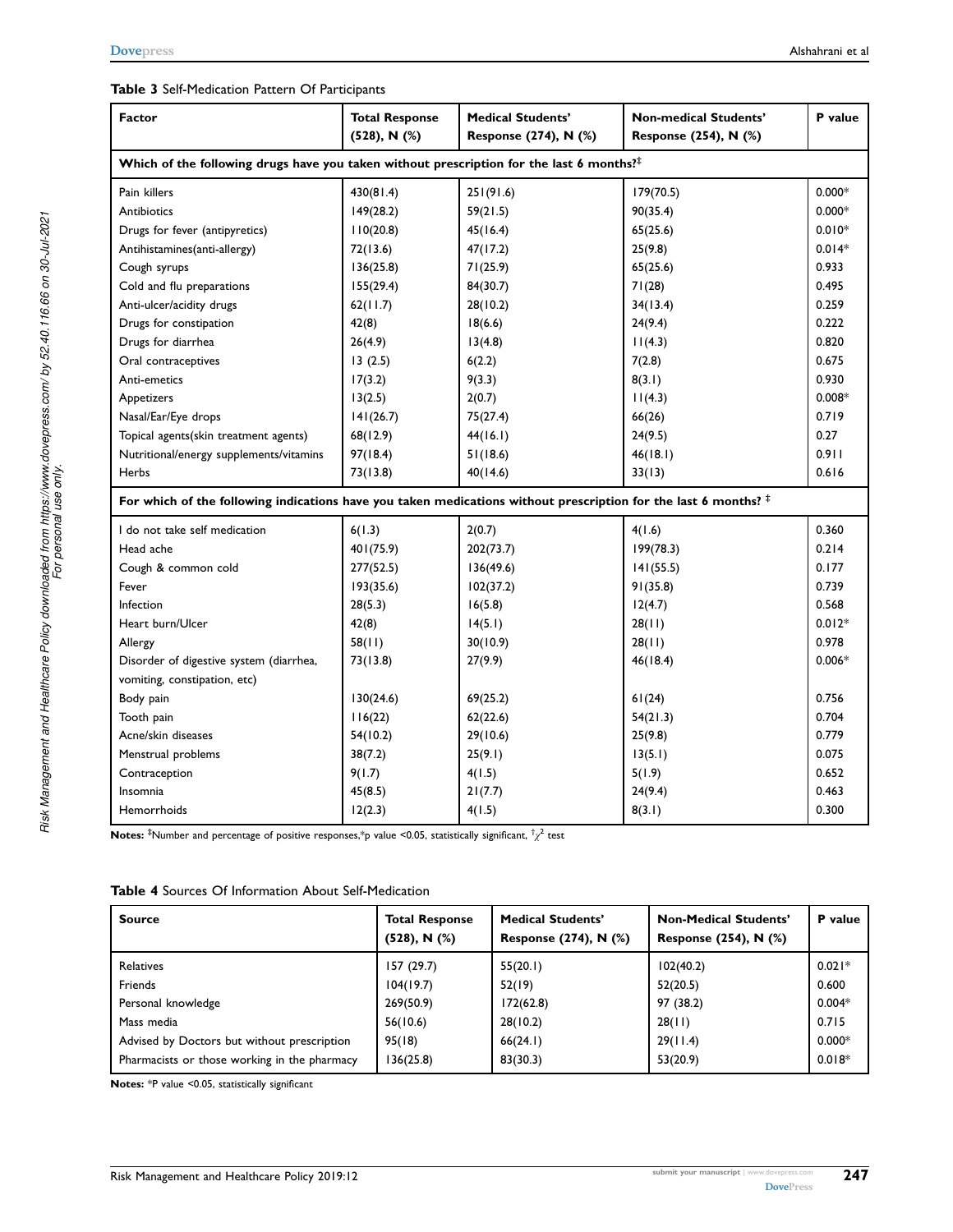| Reason                                 | <b>Total Response</b><br>$(528)$ , N $(%)$ | <b>Medical Students'</b><br><b>Response (274), N (%)</b> | <b>Non-Medical Students'</b><br>Response (254), N (%) | P value  |
|----------------------------------------|--------------------------------------------|----------------------------------------------------------|-------------------------------------------------------|----------|
| Economical                             | 141(26.7)                                  | 74(27)                                                   | 67(26.4)                                              | 0.870    |
| Time saving                            | 339(64.2)                                  | 176(64.2)                                                | 163(64.2)                                             | 0.988    |
| Privacy                                | 55(10.4)                                   | 20(7.3)                                                  | 35(13.8)                                              | $0.015*$ |
| Ouick relief                           | 195(36.9)                                  | 108(39.4)                                                | 87(34.3)                                              | 0.219    |
| No hospital nearby                     | 49(9.3)                                    | 21(4.9)                                                  | 28(11)                                                | 0.184    |
| Conditions not worth seeing doctor     | 273(51.7)                                  | 140(51.1)                                                | 133(52.4)                                             | 0.771    |
| Previous experience                    | 105(19.9)                                  | 46(16.8)                                                 | 59(23.2)                                              | 0.064    |
| Health problem is not serious          | 186(35.2)                                  | 89(32.5)                                                 | 97(38.2)                                              | 0.170    |
| Embarrassed of discussing own symptoms | 16(3)                                      | 9(3.3)                                                   | 7(2.8)                                                | 0.723    |

Notes: \*P value <0.05, statistically significant

hinder them from getting professional advice. It can be substantiated from the finding that students at King Khalid University understand the limits of selfmedication.

# Conclusion

Self-medication is high among medical and non-medical students at King Khalid University. Although the prevalence is similar among medical and nonmedical students, some differences with respect to medical indications and the type of drugs utilized were observed between students. Health professional colleges have to improve students' awareness about the consumption of prescription-only drugs such as antibiotics and its health consequences. The dispensing of medicine has to be controlled by Saudi health authorities through developing effective preventative and interventional strategies; thus, appropriate use of medications will be achieved.

# Acknowledgments

We would like to thank all the participants in this study.

# Author Contributions

All authors contributed to data analysis, drafting or revising the article, gave final approval of the version to be published, and agree to be accountable for all aspects of the work.

# **Disclosure**

The authors report no conflicts of interest in this work.

# **References**

1. World Health Organization. Guidelines for the regulatory assessment of medicinal products for use in self-medication. WHO/EDM/QSM/ 00.1, 2000.

- 2. FDA drug applications for Over-the-Counter (OTC) drugs. Available from: https://www.fda.gov/drugs/types-applications/drug-applica tions-over-counter-otc-drugs. Accessed October 29, 2019.
- 3. Bennadi D. Self-medication: a current challenge. J Basic Clin Pharm. 2013;5(1):19. doi:10.4103/0976-0105.128253
- 4. Saeed MS, Alkhoshaiban AS, Al-Worafi YM, Long CM. Perception of self-medication among university students in Saudi Arabia. Arch Pharm Pract. 2014;5(4):149.2.
- 5. Albusalih FA, Naqvi AA, Ahmad R, Ahmad N. Prevalence of selfmedication among students of pharmacy and medicine colleges of a public sector university in Dammam City, Saudi Arabia. Pharmacy (Basel). 2017;5(3):51. doi:10.3390/pharmacy503005
- 6. Gualano MR, Bert F, Passi S, MichelaStillo V, Galis L, Siliquini R. Use of self-medication among adolescents: a systematic review and meta-analysis. Eur J Public Health. 2015;25(3):444–450. doi:10.1093/ eurpub/cku207
- 7. Al-Worafi YM. Pharmacy practice and its challenges in Yemen. Australas Med J. 2014;7(1):17. doi:10.4066/AMJ.2014.1890
- 8. World Health Organization. Quality assurance and safety of medicines team). Safetyof medicines: a guide to detecting and reporting adverse drug reactions: why health professionals need to take action. World Health Organization. 2002 Available from: http:// www.who.int/iris/handle/10665/67378. Accessed October 29, 2019.
- 9. Helal RM, Abou-Elwafa HS. Self-medication in university students from the city of Mansoura, Egypt. J Environ Public Health. 2017;2017:9145193. doi:10.1155/2017/9145193
- 10. Morgan DJ, Okeke IN, Laxminarayan R, Perencevich EN, Weisenberg S. Non-prescription antimicrobial use worldwide: a systematic review. Lancet Infect Dis. 2011;11(9):692–701. doi:10.1016/ S1473-3099(11)70054-8. Epub 2011 Jun 12.
- 11. Alhomoud F, Aljamea Z, Almahasnah R, et al. Self-medication and self-prescription with antibiotics in the Middle East—do they really happen? A systematic review of the prevalence, possible reasons, and outcomes. Int J Infect Dis. 2017;57:3–12. doi:10.1016/j.ijid.2017. 01.014
- 12. Qato DM, Alexander GC, Conti RM, Johnson M, Schumm P, Lindau ST. Use of prescription and over-the-counter medications and dietary supplements among older adults in the United States. JAMA. 2008;300(24):2867–2878. doi:10.1001/jama.2008.892
- 13. Aljadhey H, Assiri GA, Mahmoud MA, Al-Aqeel S, Murray M. Selfmedication in Central Saudi Arabia. Community pharmacy consumers' perspectives. Saudi Med J. 2015;36(3):328–334. doi:10.15537/ smj.2015.3.10523
- 14. Al-Worafi YM. Pharmacy practice in Yemen. In: Fathelrahman, A., Ibrahim, M. and Wertheimer, A., 2016. Pharmacy practice in developing countries: achievements and challenges. Academic Press.; 2016 Jan 1:267–287.